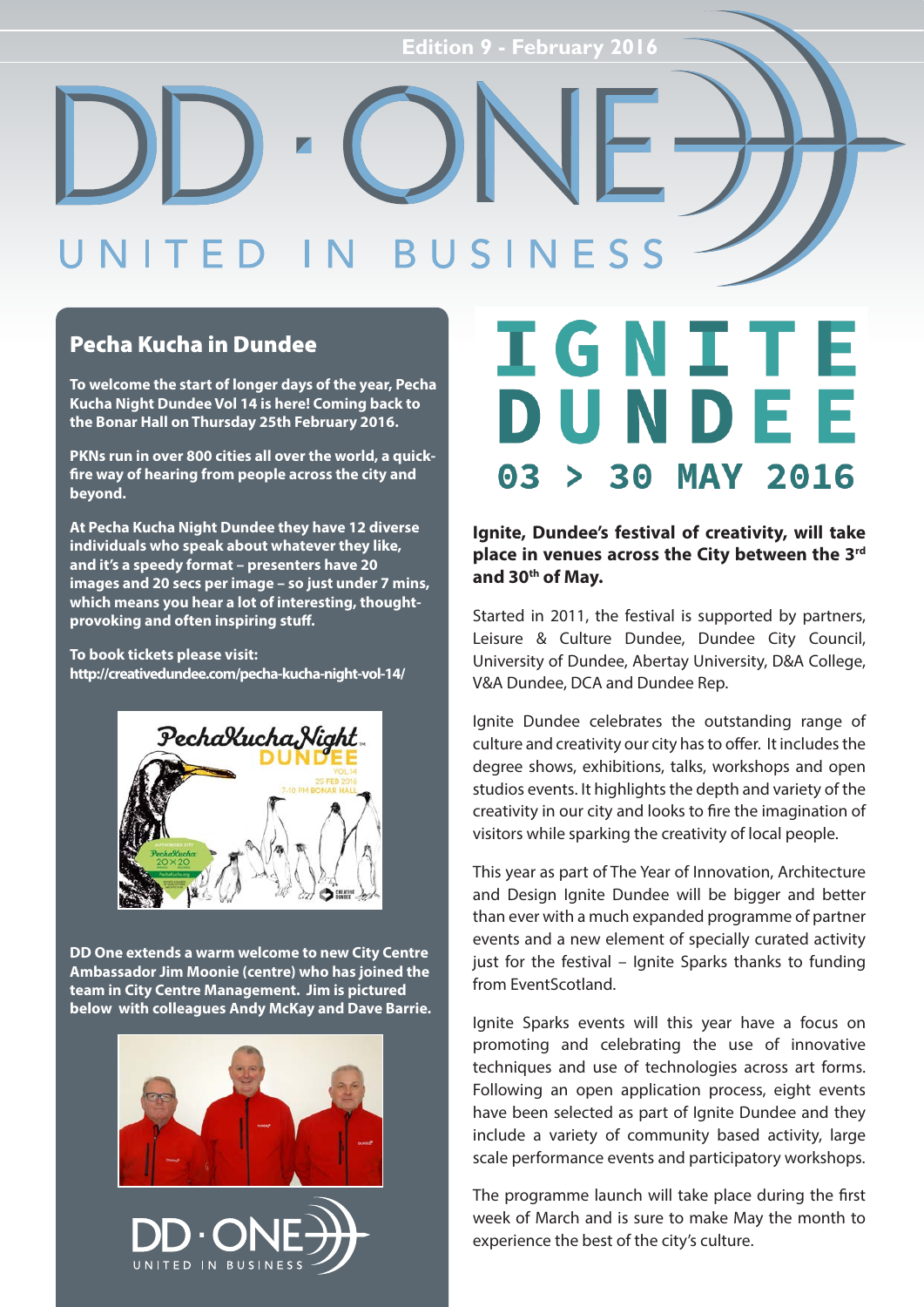# Oor Wullie Sculptures

This summer, 50 giant Oor Wullie statues will descend on Dundee and the surrounding area for a public art event which celebrate our heritage and showcases Dundee's status as a vibrant and culturally exciting city.



### The ARCHIE Foundation is calling on artists and designers to get involved and submit designs for their own Oor Wullie sculpture.

A range of designs in any art form are welcome including; traditional to new media, fine art to illustrations, graffiti to mosaic, embroidery to metalwork. Whatever the medium, ARCHIE Foundation welcome participation from professional artists and enthusiastic amateurs, artist groups, young people, designers, architects and photographers.

If you are commissioned, you will receive an honorarium of £800 on completion of your artwork. The Closing Date for Submissions is Friday 14th February, 2016. Download an artist pack from http://www.oorwulliebuckettrail.com/artists/

## Modern Apprentice Breakfast

**Dundee & Angus College is inviting local businesses with an interest in taking on Modern Apprentices to a business breakfast on 1 March.**

The breakfast seminar will allow businesses to find out more information on what is involved in taking on a modern apprentice, from funding to training requirements.

Modern Apprentice training is aimed at those aged between 18 and 24, with training lasting between one and three years.

Prospective employers benefit from taking on modern apprentices as the apprentices are trained to a national vocational standard.

Any employers interested in attending the breakfast should contact Tom Black on (01241) 432745.



BUCKET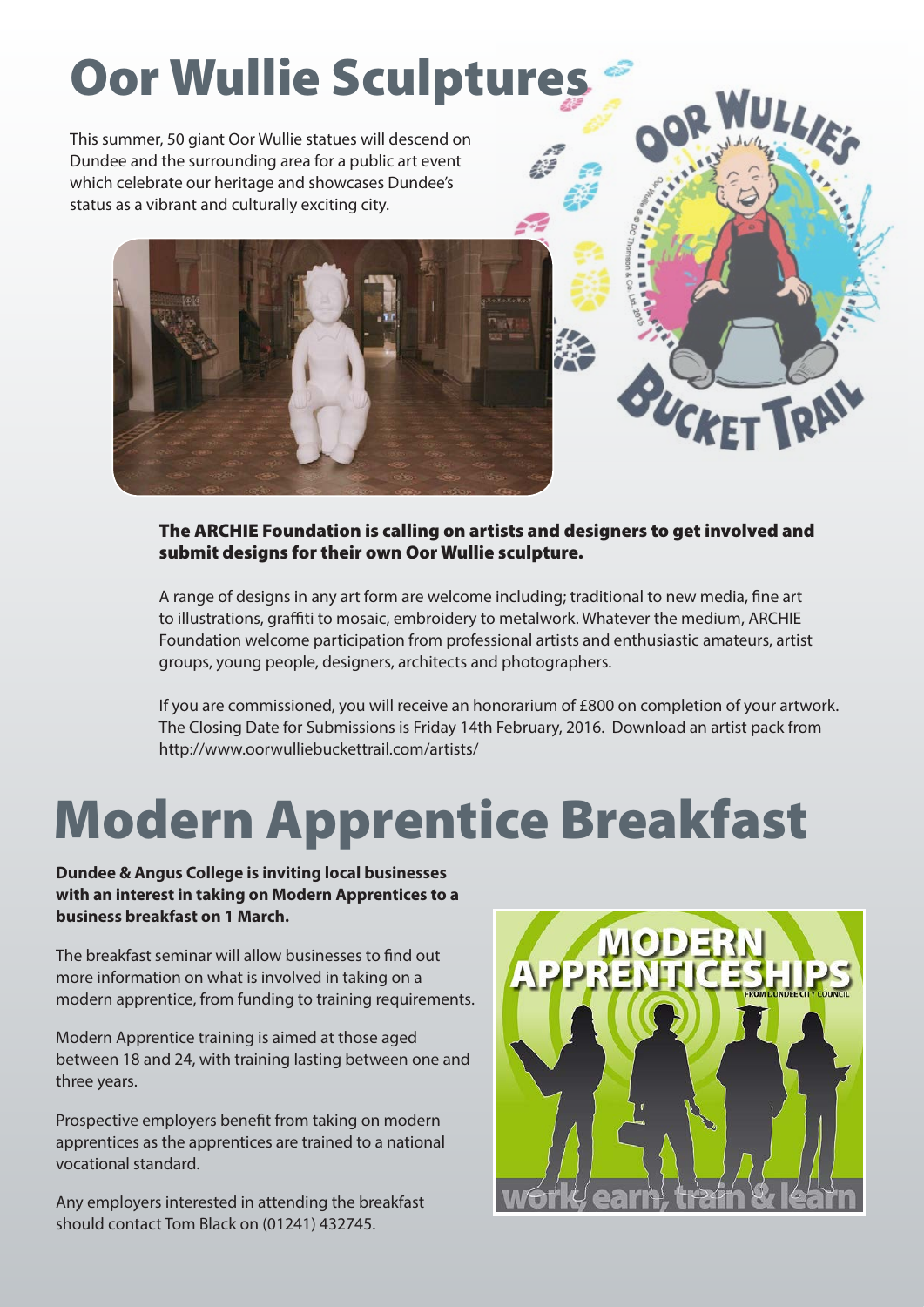## Employment Law Seminar

**Blackadders are holding a free employment law seminar on Thursday 10th March at Discovery Point between 8am and 10am.**



Andrew Wallace will discuss his most memorable real-life examples of staff mishaps at office leaving parties, explain the law behind it and leave the subsequent employment tribunal questions. He will also provide an insight as to how to avoid these possible pitfalls in your own workplace.

Jack Boyle will look at the 'catch-all'' reason for dismissal – ''some other substantial reason''. SOSR can be a useful option for employers where a tricky employee's situation does not fit squarely into the other potentially fair reasons for dismissal. Jack will aim to answer the question; What amounts to some other substantial reason for dismissal? This will involve an examination of the recent case law to give some practical examples of when to use SOSR as a reason for dismissal.

Should employers and HR professionals conduct such interviews? Simon Allison will discuss the dreaded exit interview and the associated pros and cons. If employers do chose to hold such meetings, Simon will give his guidelines as to how to conduct the perfect exit interview.

Sandy Meiklejohn will chair the question and answer session at the end.

To register a place at the free seminar, please e-mail scott.grant@blackadders.co.uk



### **Tay Bridge Birthday Celebrations Planned**

The Tay Road Bridge celebrates its 50th birthday in August with a number of special events planned to mark the occasion.

A day of celebration on 21 August is planned including vintage bus trips across the bridge and a festival in Slessor Gardens. An exhibition of bridge memorabilia will be held in the Central Library.

Plans will be finalised by the Tay Bridge Board in the coming weeks.

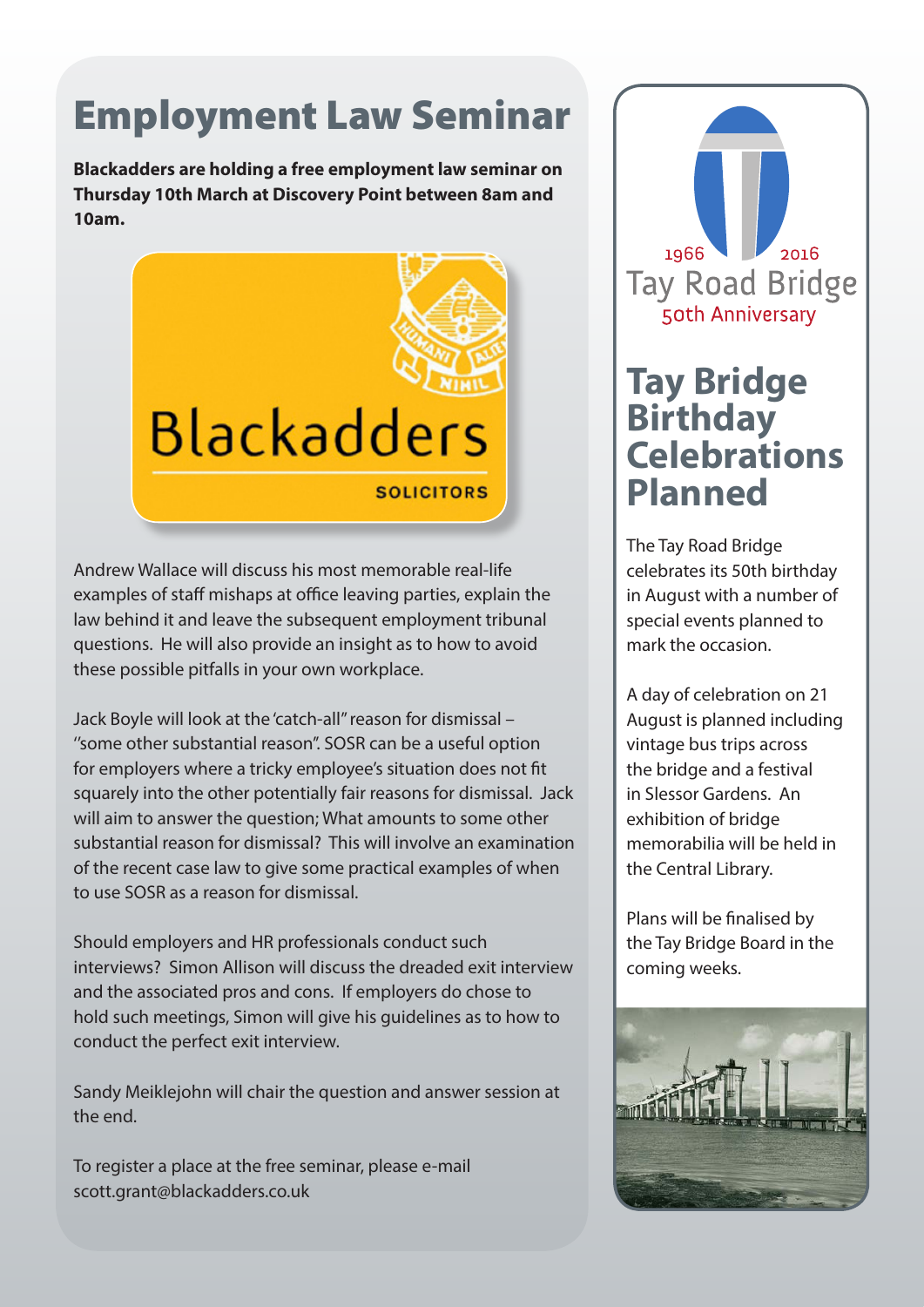## Witness for the Prosecution

**Dundee Rep Ensemble presents Witness for the Prosecution by the Queen of Crime, Agatha Christie at Dundee Rep Theatre from 24 February until 19 March. Witness for the Prosecution opens Dundee Rep's Spring season 2016.**

This elegant production will be directed and designed by award-winning Kenny Miller who last directed Dundee Rep Ensemble in 2014 with his stunning and stylish version of Agatha Christie's ultimate "whodunit" And Then There Were None.

Set in the 1950s, this thrilling courtroom drama resolves the guilt or innocence of Mr Leonard Vole, the prime suspect who stands accused of murder. Mr Vole's story unravels and re-ravels during his trial when under oath his German bride denies his alibi. Suspense and intrigue will keep audience members on the edge of their seats as the drama unfolds in the Central Criminal Court at the Old Bailey.

Tickets are on sale from Dundee Rep Theatre box office on 01382 223530 or visit www.dundeerep.co.uk



# Fund-Raisers

Clarks on Lindsay Street held a 70's charity evening over the festive period to raise money for Tayside Cancer Support. A cheque for £665 was presented by Scott Clark and Time Bandit band members to Craig McGeochie of Tayside Cancer Support.



The DD One team from Blackadders presented a cheque for £4250 to the breast screening unit at Ninewells. The trio – Simon Allison, Jack Boyle and Andrew Wallace raised the money by taking part in the Three Peaks Challenge.